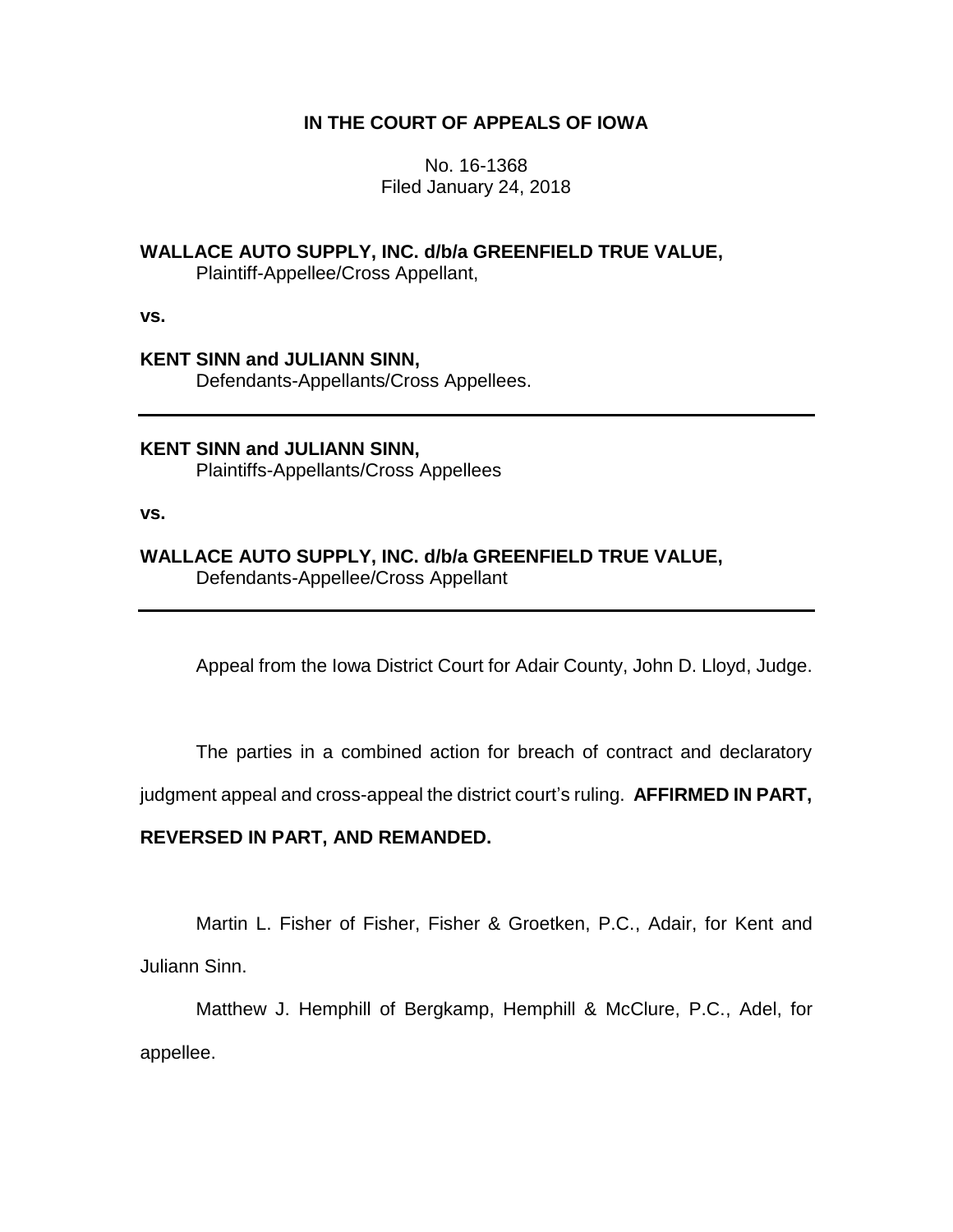Heard by Vogel, P.J., and Potterfield and Bower, JJ.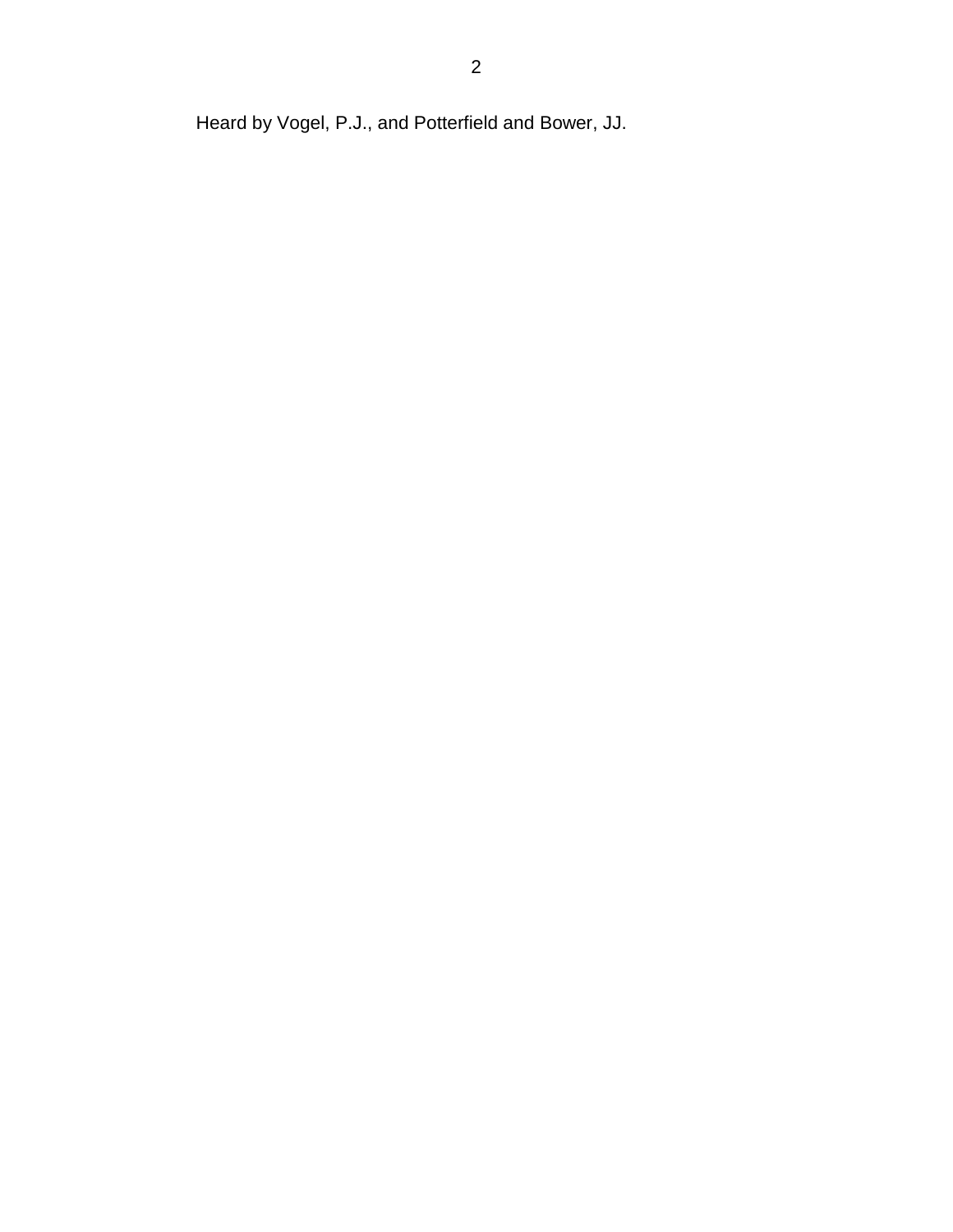### **POTTERFIELD, Judge.**

The underlying proceedings are based on the purchase agreement entered into by Kent and Juliann Sinn and Wallace Auto Supply, Inc. whereby Wallace Auto would purchase the Sinns's Greenfield True Value store for \$1 million. As part of the purchase agreement, the Sinns were to leave \$618,000 worth of certain inventory in the store. Additionally, the agreement included a non-compete provision that prevented the Sinns from "directly or indirectly" competing "within a ten mile radius of Greenfield, Iowa" for three years after the closing date.

After the parties entered into the agreement, the Sinns filed a petition for declaratory judgment in June 2014, seeking to have the district court interpret the non-compete provision. In October 2015, Wallace Auto filed a petition at law, alleging the Sinns had breached the contract by violating the non-compete agreement and by leaving approximately \$96,000 less inventory in the store than the purchase agreement required. The two actions were later consolidated.

Following a bench trial, the district court granted declaratory relief interpreting the non-compete agreement in favor of the Sinns. On Wallace Auto's breach-of-contract claim, the court found the Sinns had breached the contract by removing more inventory from Greenfield True Value than the purchase agreement allowed, but the court reduced the damages Wallace Auto requested by 30%.

The Sinns appealed and Wallace Auto cross-appealed.

On appeal, the Sinns maintain there was no reasonable basis from the evidentiary record from which the court could properly infer or approximate the damages awarded and the award of damages unjustly enriched Wallace Auto. In the alternative, the Sinns argue that if Wallace Auto is entitled to any damages, it

3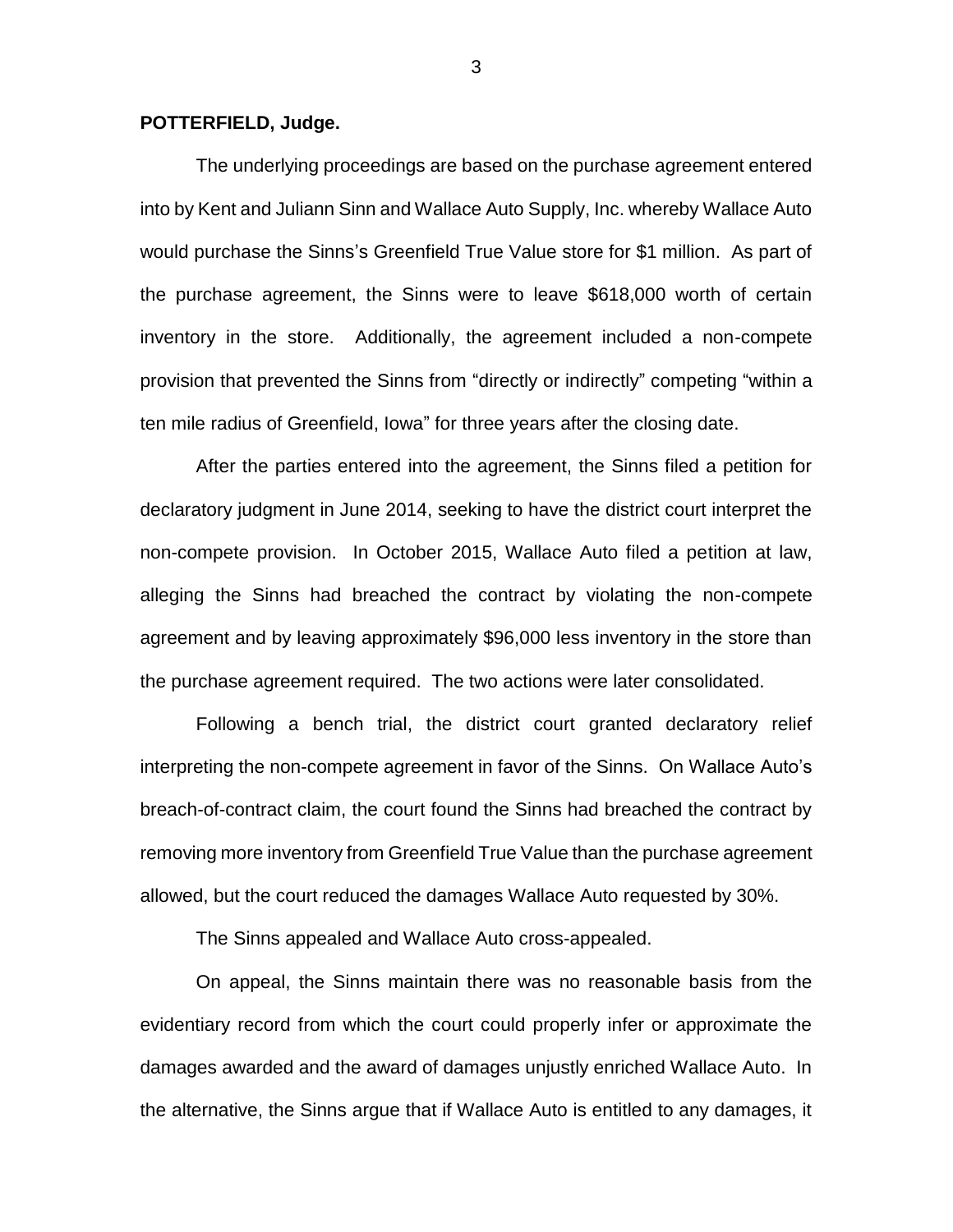should be only nominal damages for the Sinns's breach of contract. The Sinns request reasonable appellate attorney fees based on the language of the agreement. The Sinns failed to appear for oral argument.

On cross-appeal, Wallace Auto asks us to affirm the district court's ruling the Sinns breached the contract by failing to have \$618,000 of inventory in the store and asks us to reverse the court's ruling reducing the amount of damages requested by 30%. Wallace Auto also challenges the district court's ruling determining the Sinns did not breach the non-compete provision of the contract. Wallace Auto also requests reasonable appellate attorney fees.

### **I. Background Facts and Proceedings.**

The Sinns owned and operated the Greenfield True Value store from 1997 until 2014, when Wallace Auto purchased and took possession of the store. The purchase agreement provided that Wallace Auto would pay the Sinns \$1 million total, with \$618,000 being allocated to inventory; \$305,000 for the real estate; \$76,500 for "all other assets" (fixtures and other non-merchandise in the store); and \$500 for the non-compete clause.

The agreement further specified the \$618,000 in inventory would not include "vehicles, new lawnmowers, new mower parts, major appliances, automotive parts, trailers, and rental equipment ('the inventory')." Because the Sinns usually kept more than \$618,000 inventory in the store, it was agreed they would remove any excess and place it in their True Value store in Creston.<sup>1</sup>

The non-compete clause stated:

 $1$  The Creston store was more than ten miles from the Greenfield store.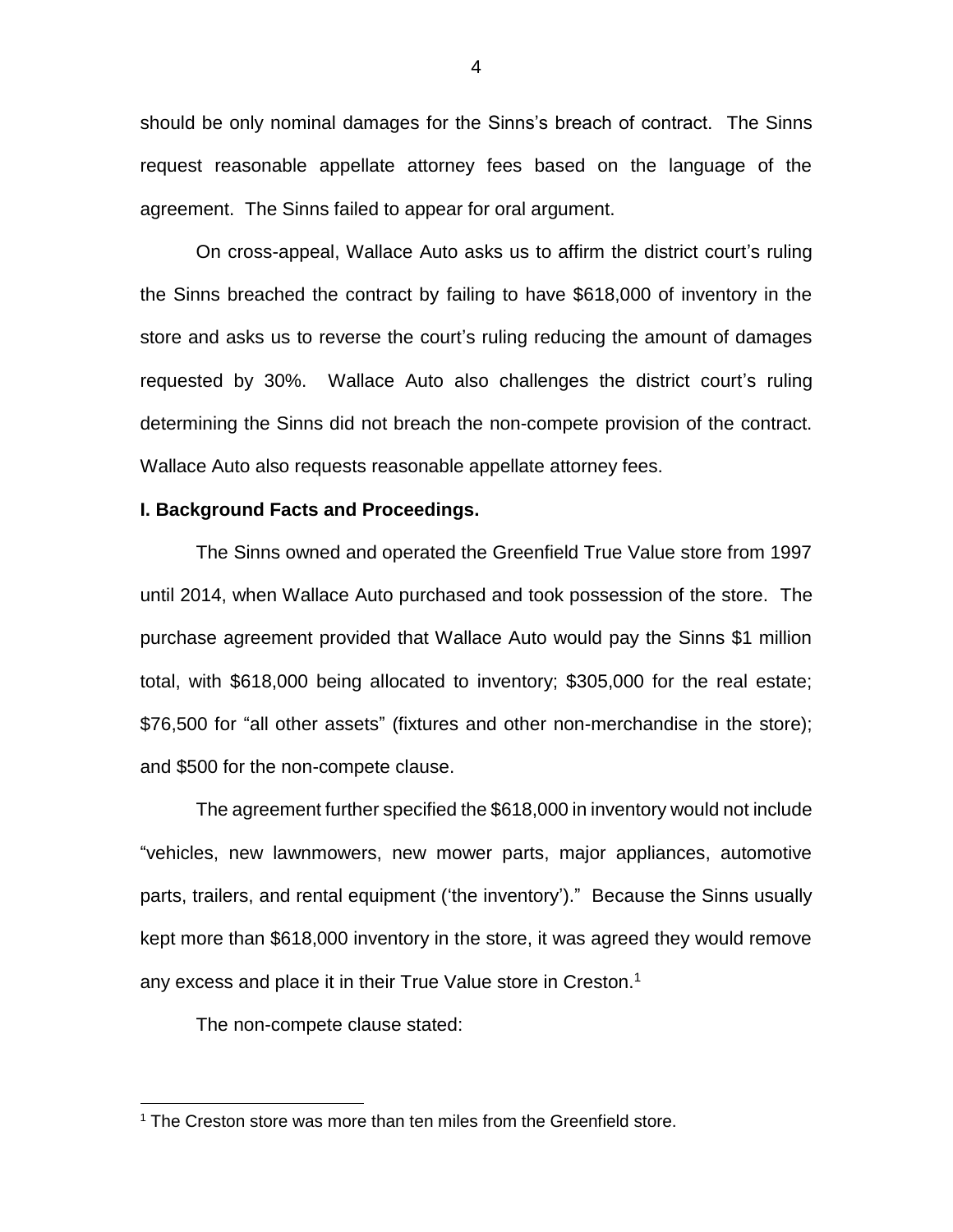For the consideration set forth above, to be paid at closing, Seller and Kent Sinn and Juliann Sinn in their individual capacities, shall not directly or indirectly engage in, and shall have no Interest In any business, firm, person, partnership, or corporation, whether as an employee, officer, director, agent, security holder, creditor, consultant or otherwise, that engages In the sale of any types of items sold True Value stores within a ten (10) mile radius of Greenfield, Iowa at any time within three (3) years immediately following the closing date.

The closing of the sale took place on February 7, 2014. Per the agreement, the Sinns had an additional thirty days "to remove the excepted items from the premises."

Kent testified that as his employees removed items from the Greenfield store, they scanned them at the register as if they were being purchased in order to remove them from the store's inventory (and transfer them to the Creston store's inventory). A number of employees helped remove the items.

During the negotiations, the parties discussed that the inventory in the store may include obsolete, unsellable items. As a result, they agreed that the nuts, bolts, and fasteners located in the Greenfield store would not be inventoried but would be transferred to Wallace Auto outside of the inventory to offset the obsolete items.

However, the Sinns misunderstood the agreement, and, as a result, they removed approximately \$32,000 more in inventory than necessary to get the store to \$618,000. Kent realized the mistake while his employees were still removing items from the store—during the thirty days after closing—and he testified that he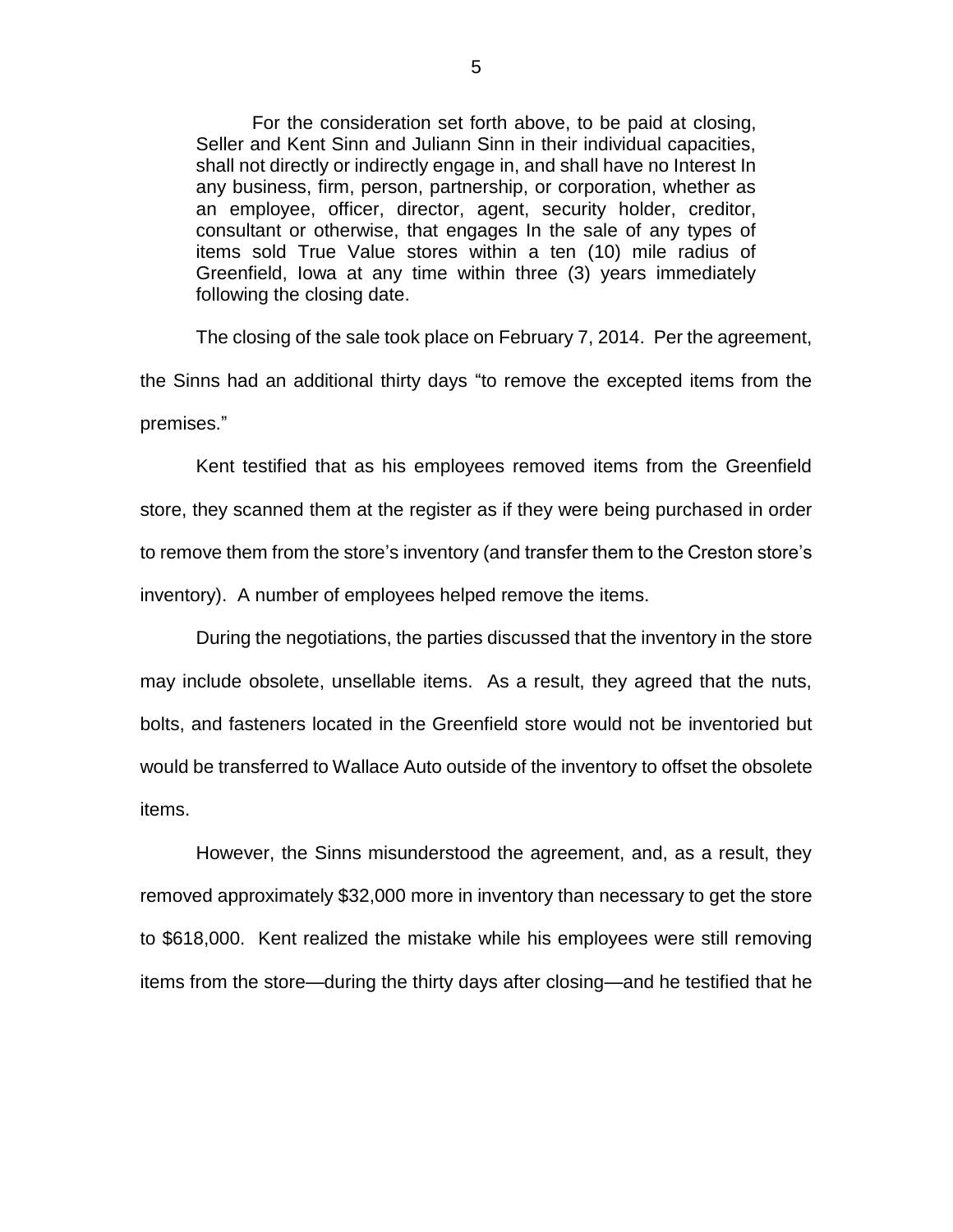then told them to stop. According to Kent, at the time they ceased removing items, there was still a number of excluded items<sup>2</sup> in the store.

Kent began returning items to Wallace Auto from the Creston True Value store as Wallace Auto requested them. As the relationship between the parties began to sour, the Sinns chose to pay Wallace Auto the balance of the outstanding \$32,000 and cut ties.

During the same period, Wallace Auto continued to use the Sinns's inventory system for the Greenfield store. $3$  The Sinns had used one software inventory system for both their Greenfield and Creston stores. The two stores' inventories were kept separately, so the person using the program had to enter information identifying which store was involved in the order or sale. Before Wallace Auto had their own system installed, some sales and orders were completed in the Greenfield store that ultimately showed up in the records of the Creston store.<sup>4</sup> Kent testified that once it became clear the errors were being made, the workers at the Greenfield True Value were told and the errors that had been made were corrected.

In the year following the sale, a dispute arose over the interpretation of the non-compete provision in the contract. The Sinns filed a petition for declaratory judgment. In it, they advised the court the specific disputes were over the following:

 $2$  As the parties did, we refer to the categories Wallace Auto did not agree to purchase as the "excluded." Namely, "vehicles, new lawnmowers, new mower parts, major appliances, automotive parts, trailers, and rental equipment."

 $3$  The purchase agreement provided for Wallace Auto's use of the system for a period of time until it could get its own up and running.

 $4$  As Kent testified, the same system was used for both stores, but you had to first enter a portal for either the Creston store or the Greenfield store before you could take further actions.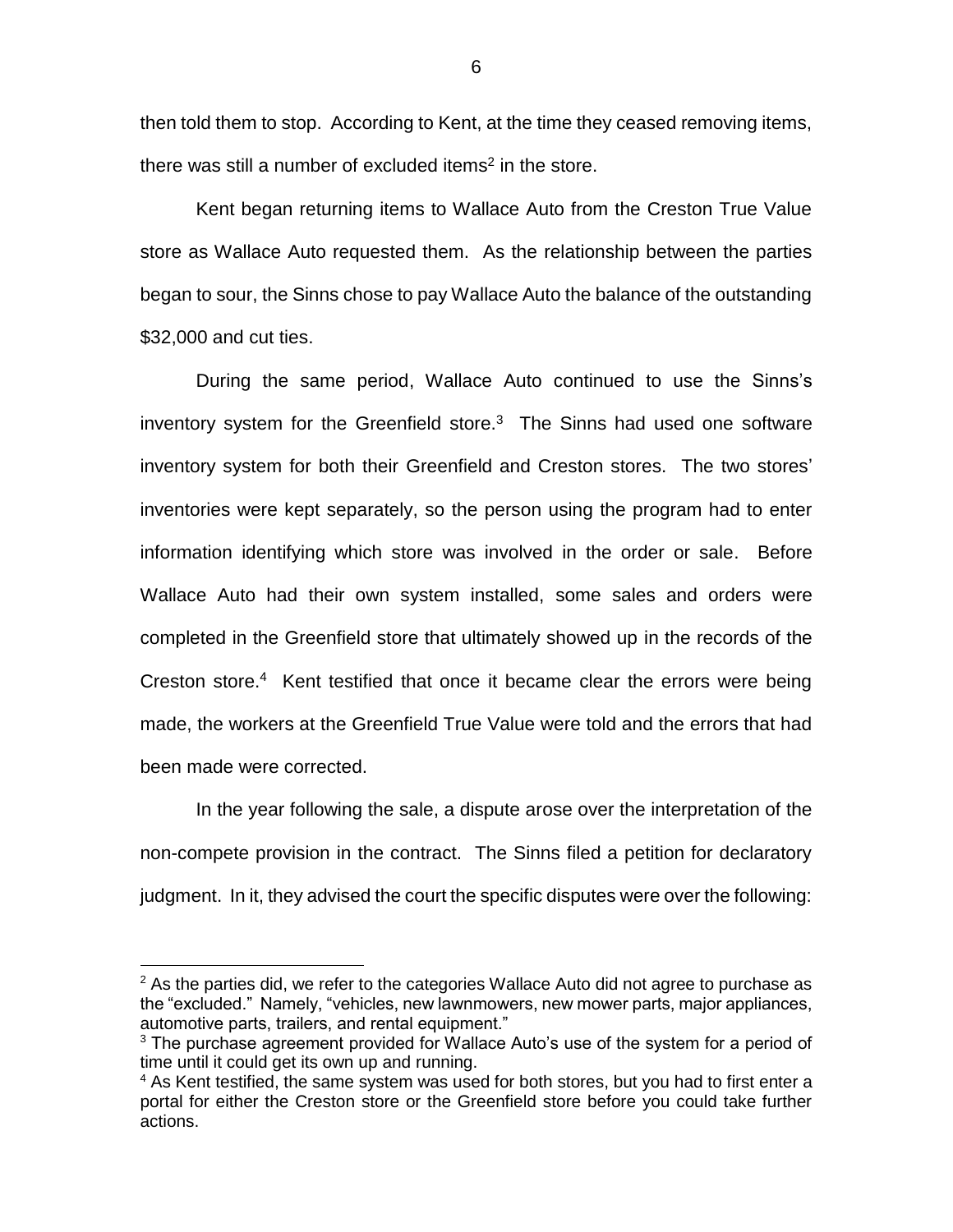whether the Sinns could sell retail products, mowers, appliances, hardware, etc. to individuals who bought items in their True Value store in Creston but who live within the ten-mile radius of Wallace Auto's Greenfield True Value; whether the Sinns could deliver items purchased in their Creston store to individuals who lived within the ten-mile radius of the Greenfield store; and whether the Sinns could operate their company vehicles advertising the Creston True Value store within the ten-mile radius. In its response, Wallace Auto agreed with the Sinns's list of disputes and added others, including whether the Sinns could—in the ten-mile radius—advertise in newspapers; "pick up or deliver sold, rented, or repaired items"; or directly contact or solicit individuals for the purpose of sales, rentals, or repairs. Wallace Auto also asked for clarification whether the Sinns's employees were subject to the same restrictions.

Before the declaratory judgment was decided, in October 2015, Wallace Auto filed a petition at law for breach of contract. Wallace Auto claimed the Sinns had breached the purchase agreement in two ways. First, Wallace Auto maintained it had paid for items it believed it was getting and that had been counted toward the \$618,000 worth of inventory but that it had not actually received. Wallace Auto presented evidence showing the items that had been counted toward the inventory but were not present in the store at the time of closing totaled \$96,563.87.<sup>5</sup> Second, Wallace Auto maintained the Sinns had breached the noncompete provision by "engaging in sales of items and services sold at True Value

<sup>5</sup> At the time it filed its petition, Wallace Auto asserted the damages totaled \$98,091.69. Later accounting showed there had been some errors in adding the value of the allegedly missing items; Wallace Auto amended its request.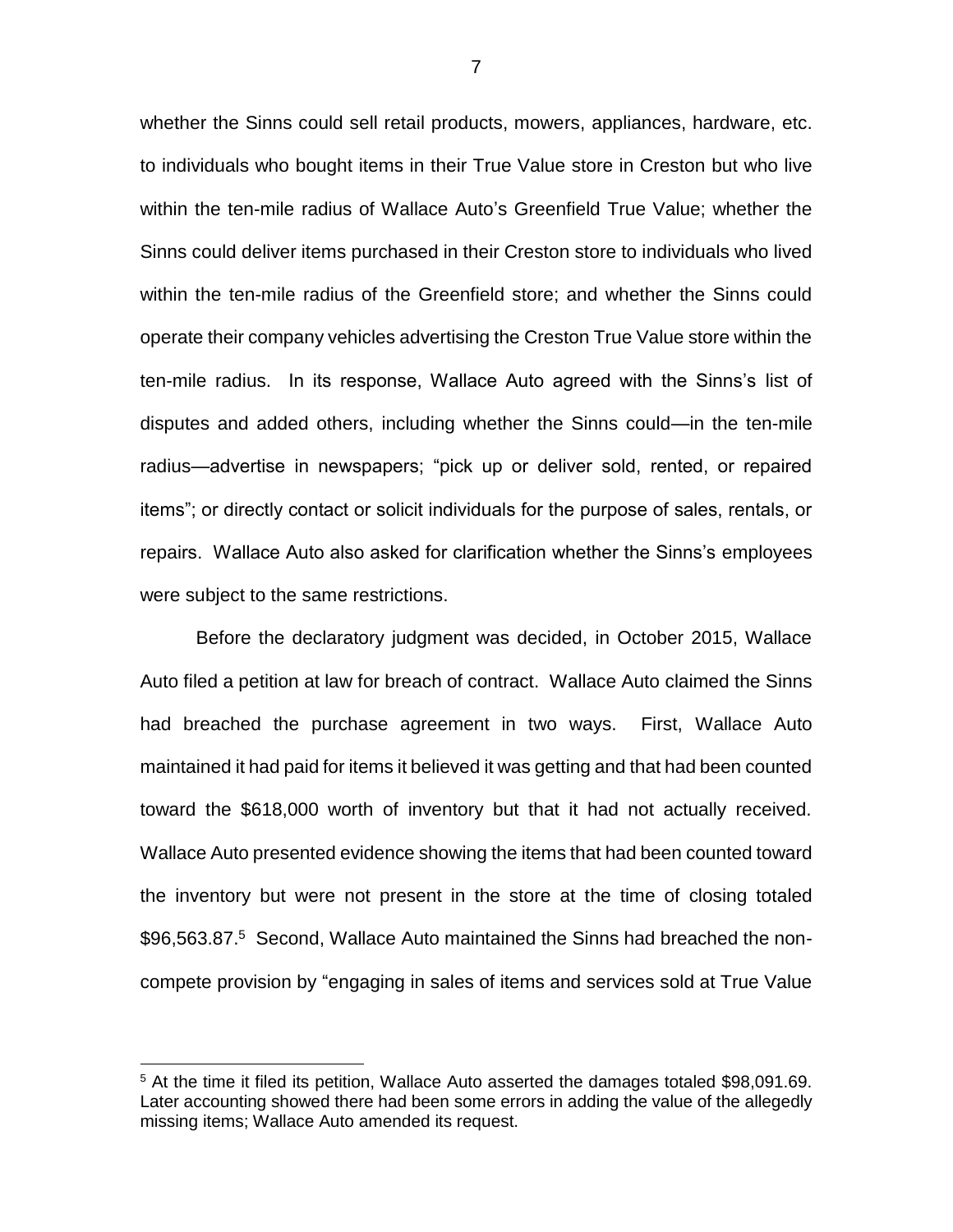stores within the prohibited radius." Referencing a provision in the purchase agreement, Wallace Auto asked for costs and attorney fees.

The Sinns moved to consolidate the breach-of-contract action with the petition for declaratory judgment, and the district court granted the motion.

The two matters were tried to the court in June 2016.

At trial, David Wallace—the owner of Wallace Auto—testified that he stopped using the Sinns's inventory system sometime within a few months of the sale being final. When they switched inventory systems, the data from the Sinns's system was imported into the new system—there was no manual entering of the inventory in the new system. In the late fall or early winter of 2014, the employees at the Greenfield True Value began checking some inventory in preparation for ordering products to sell for spring and noticed some discrepancies between what was listed as inventory in the computer and what was actually in the store. Wallace Auto contacted their software company and asked for a printout of the entire inventory; they were provided a list as to what the inventory was listed in the computer on February 27.<sup>6</sup> David Wallace tasked an employee, Jeremy Rohner, with comparing the inventory list to the actual physical items in the store. According to Rohner's testimony, over two or three days in December, he highlighted any item that was listed in the inventory that he could not find in the store.<sup>7</sup> He also, as instructed, highlighted any items that were listed in the

 $6$  It is unclear why the inventory list was not printed for February 7, the date the purchase was completed. Several witnesses were asked, and none was sure. It seems there may have been a misunderstanding between the employee in charge of requesting it and the software company about which date to use.

 $7$  Rohner testified that he also helped customers and completed other work tasks during those days.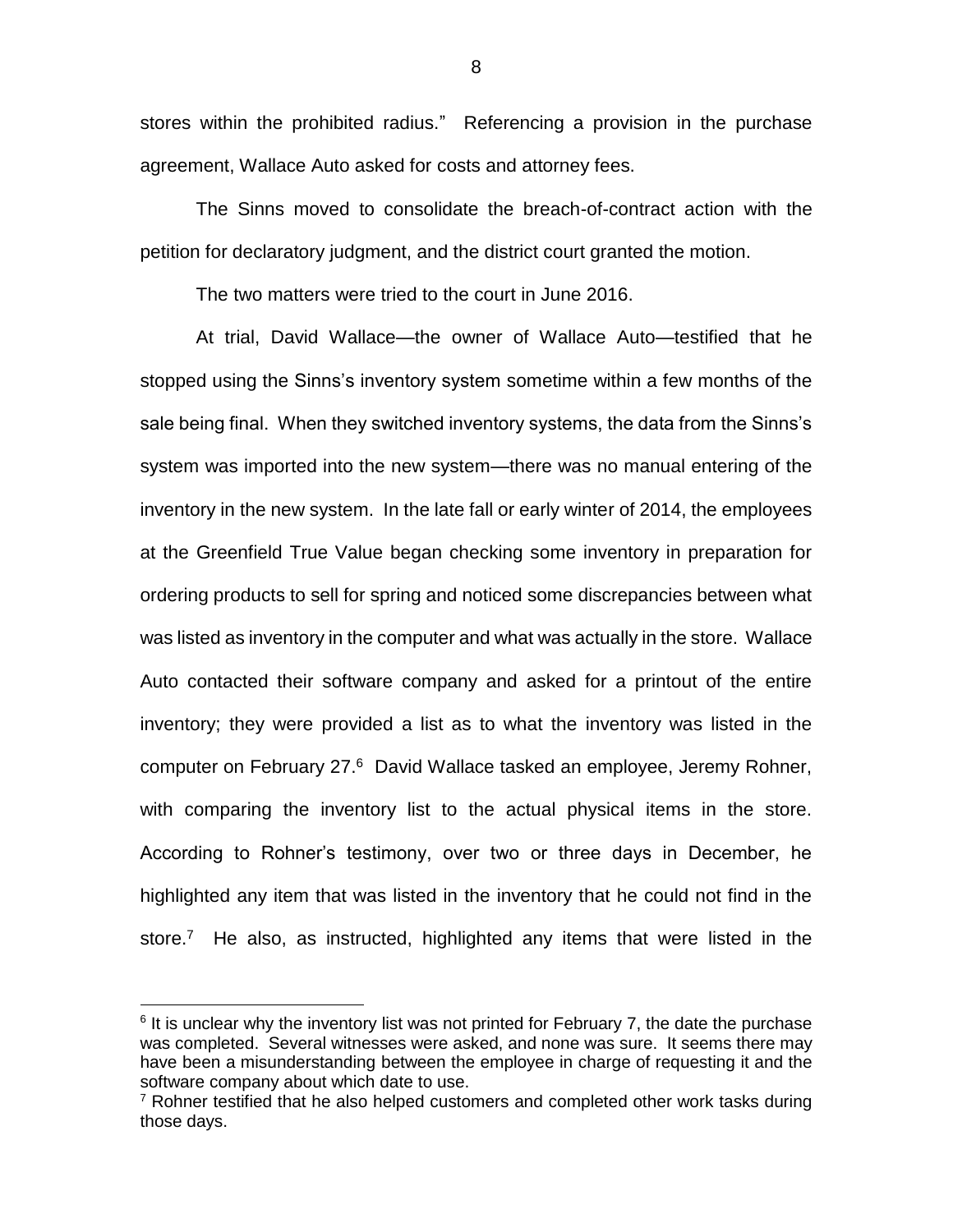inventory that had been excluded from the purchased inventory pursuant to the contract, including auto and lawn mower parts, equipment to be rented to customers, and appliances. Another employee, Ann Culver, was tasked with adding up the values of the items listed in the inventory but not found in the store. Her initial calculations resulted in a sum of \$98,091.69. It appears some human errors were made, as later use of a computer to add the values resulted in the sum of \$96,563.87.

Kent Sinn also testified at trial. He testified that when he owned the Greenfield True Value, they attempted to inventory the entire store each year by doing separate sections or areas throughout the year. He agreed that neither party had completed an inventory of the store as part of the purchase agreement. He testified that when he realized too much inventory had been removed from the store, his employees "just quit, packed up and left." He maintained there were still parts "in the parts room that we hadn't had time to transfer." Kent also testified that there were a number of items left in the store that they never inventoried items Wallace Auto would have then received without the items counting toward the \$618,000 in inventory. He stated:

We make different buys from time to time. Like True Value will have ten pallets of merchandise at scratch and dent. They say you bid on it. I would bid on it and buy it. We would bring it back in the store and sell it under basically what I call a dump number, which means it's not in inventory, but every time it's sold it's calculated under that number. So we would give X amount of dollars—we would sell these products under a generic dump number so they were not in the system as inventory yet. They were out on the floor.

In its written ruling, the district court concluded that the non-compete provision did not prevent the Sinns from delivering lawn mowers that were

9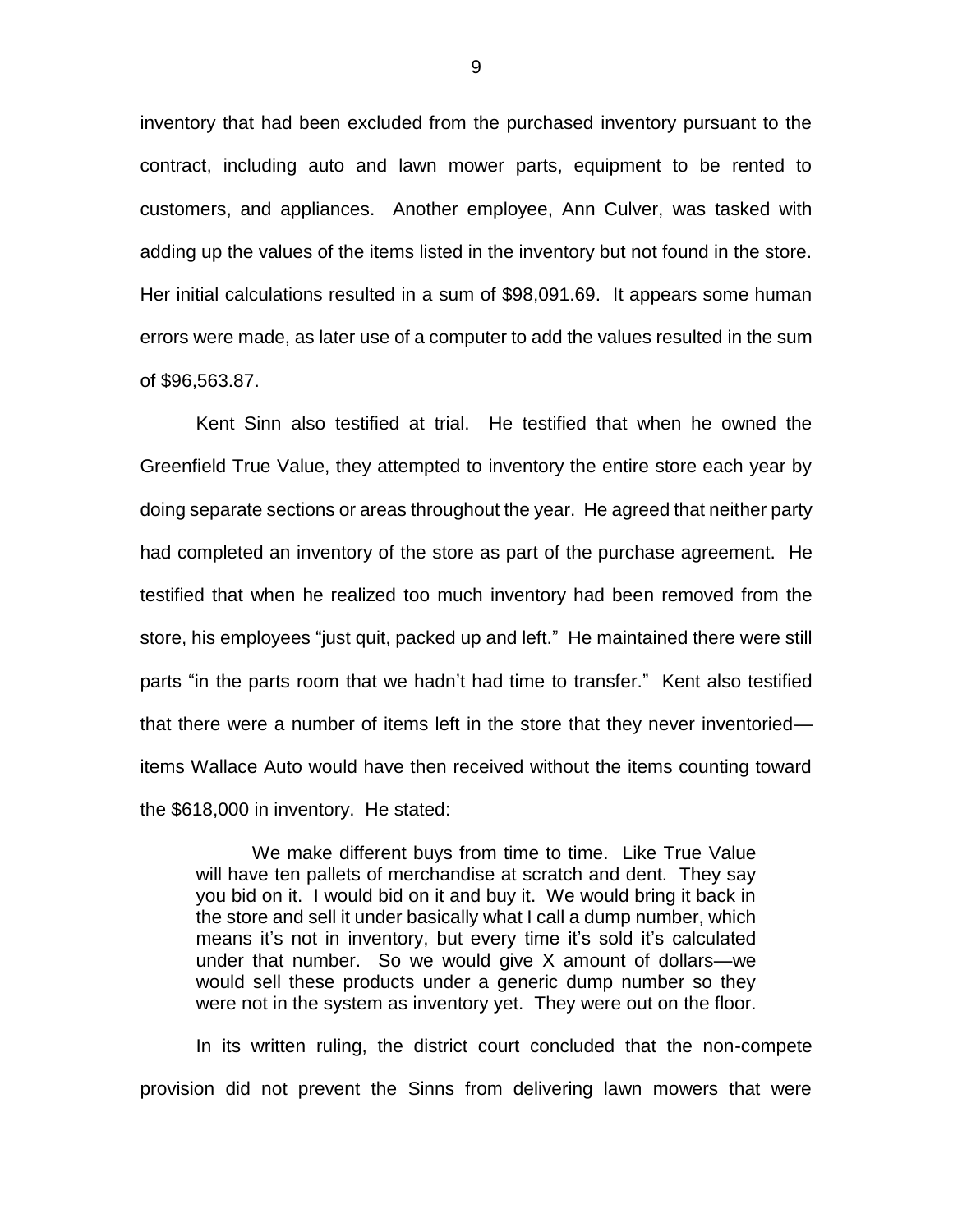purchased by customers in their Creston store to the customers' homes located within the ten-mile radius created by the clause. As such, the court concluded the Sinns had not breached the non-compete provision of the purchase agreement in doing so.

The court found the Sinns had breached the agreement regarding the sale of the inventory, stating, "[T]he court is convinced Wallace [Auto] was charged for inventory that [it] was not supposed to be buying. . . . The court therefore concludes that the Sinns breached their contract with Wallace by failing to provide inventory to the extent required by the contract." However, the court found Wallace Auto likely had not suffered the full damages it claimed—\$96,563.87. The court reduced the award of damages by 30%, reasoning the inventory listed provided by Wallace Auto:

was prepared by a different software program with imported information from the Sinn's system. The court also recognizes that the employee who verified [the inventory list] and the items not in the store was performing this task while also performing other tasks including waiting on customers. The court recognizes as well that some erroneous information was input by Wallace's employees shortly after the sale, although that would more likely have caused items not to be listed in the Greenfield inventory than to list items that were not in the store. As well, time had passed between the time the inventory was dated and the time it was verified, raising the possibility that some items were no longer in the store because they had been sold. The court concludes that a 30% reduction in the amount claimed by Wallace would appropriately account for all of these factors. Wallace [Auto] is therefore entitled to damages in the amount of \$67,500 and judgment should be entered in favor of Wallace Auto Supply, Inc. and against Kent and Juliann Sinn in that amount.

The Sinns appealed, and Wallace Auto cross-appealed.

## **II. Standard of Review.**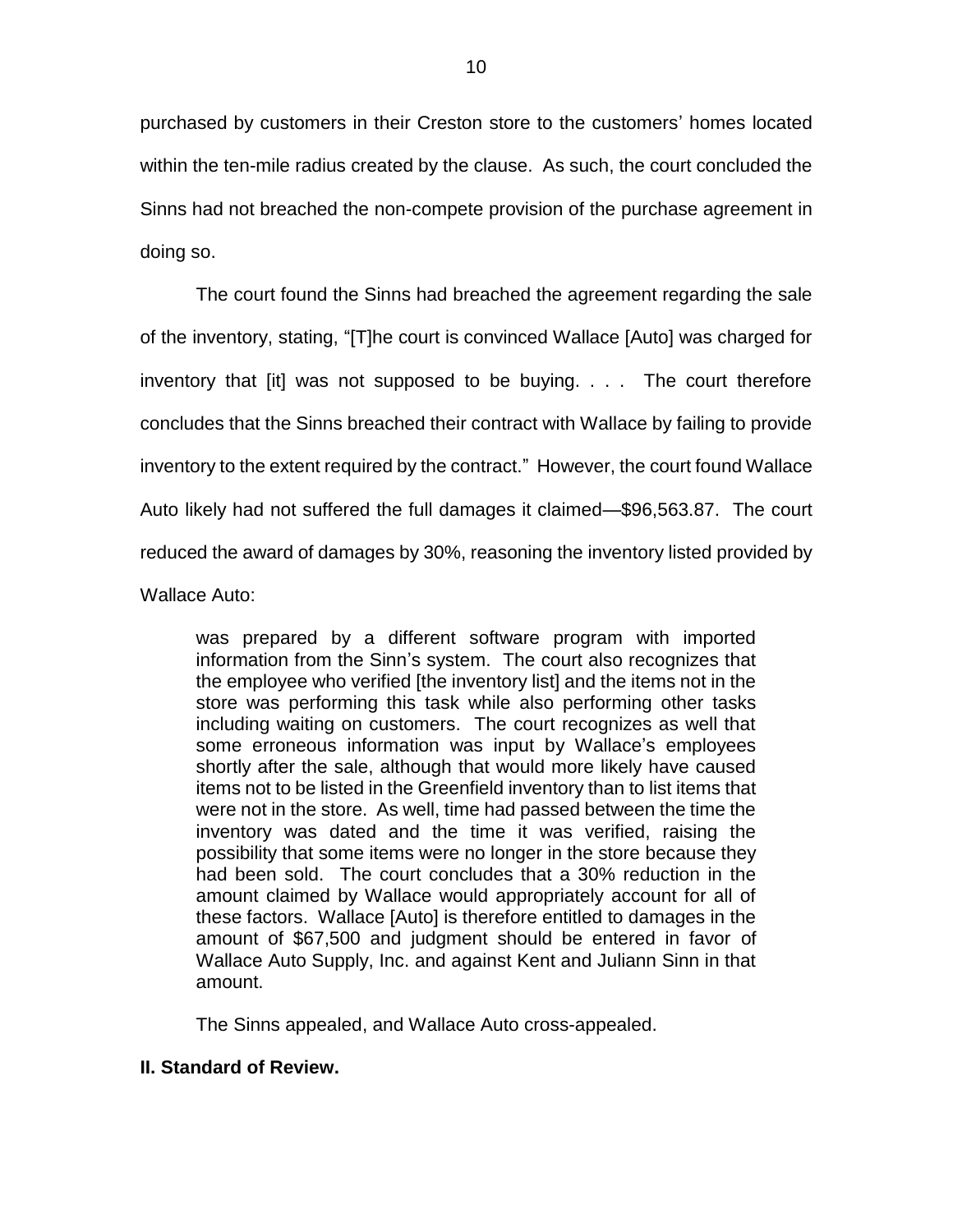We review a claim of breach of contract for correction of errors at law. *Iowa Mortg. Ctr., L.L.C. v. Baccam*, 841 N.W.2d 107, 110 (Iowa 2013). We are bound by a district court's findings of fact when the findings are supported by substantial evidence in the record, but the "court's conclusions of law or its application of legal principles do not bind us." *Id.* 

Although the questions regarding the interpretation and scope of the noncompete clause were originally pled in equity, the issue was ultimately combined with that of the breach-of-contract petition, and the combined matter was tried at law.<sup>8</sup> "A declaratory judgment action tried at law limits our review to correction of errors at law." *American Family Mut. Ins. Co. v. Petersen*, 679 N.W.2d 571, 575 (Iowa 2004).

#### **III. Discussion.**

 $\overline{a}$ 

#### **I. Damages for Reduced Inventory**

On appeal, the Sinns concede they breached the purchase agreement. However, they challenge whether Wallace Auto met its burden of providing sufficient evidence to award damages, arguing there is no reasonable basis from which the court could determine damages and that any award is improperly speculative in nature. In the alternative, the Sinns maintain that if Wallace Auto is entitled to any damages, it should be only nominal damages.

In its cross-appeal, Wallace Auto also challenges the district court's award of damages, maintaining the court committed a legal error when it reduced

<sup>&</sup>lt;sup>8</sup> We note that not only did the district court rule on multiple objections throughout the trial, it also captioned its ruling as "Findings of Fact, Conclusions of Law, and Judgment Entry" as opposed to a "decree." *See Sutton v. Iowa Trenchless, L.C.*, 808 N.W.2d 744, 748 (Iowa Ct. App. 2011).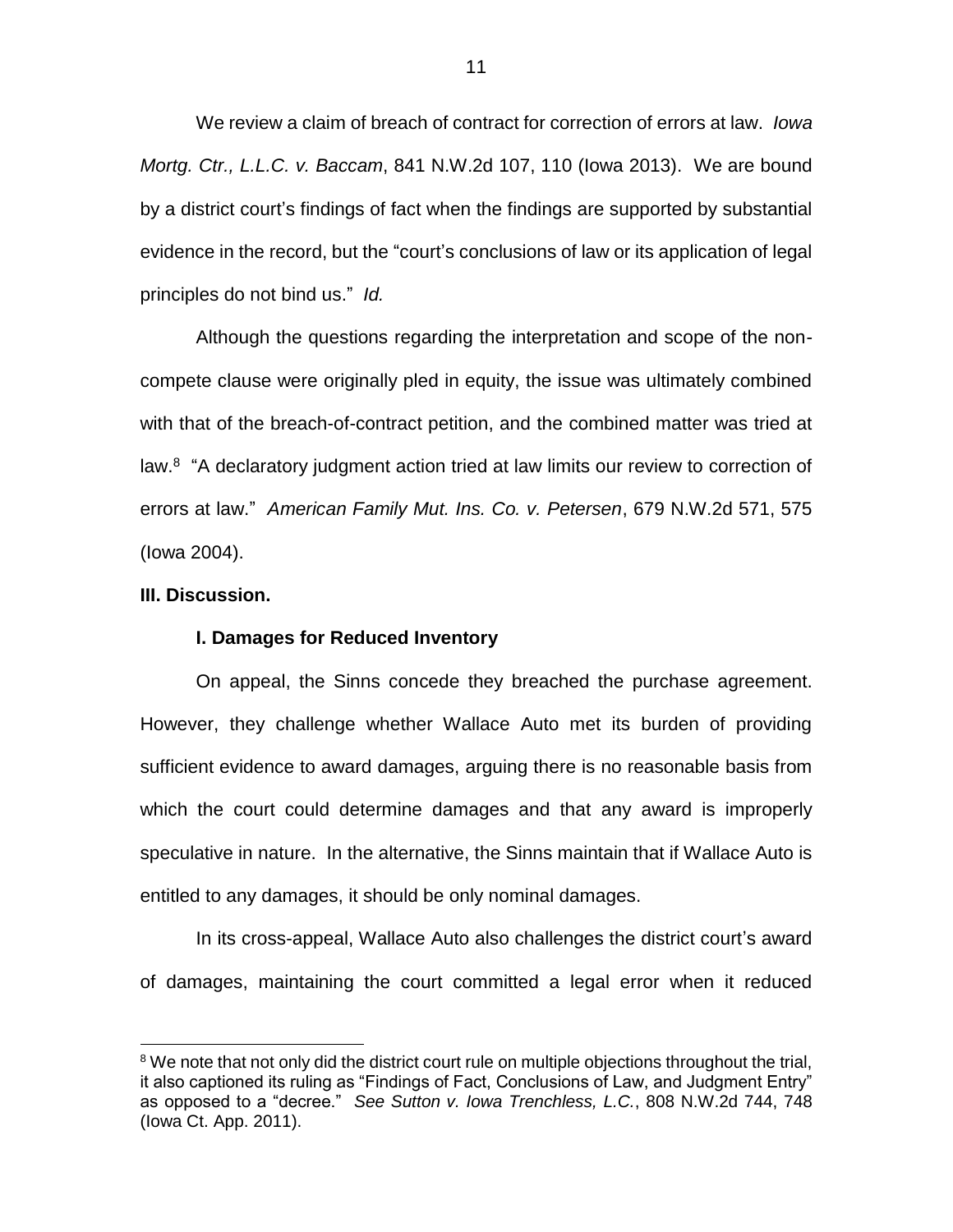damages by 30%. Wallace Auto maintains there is no evidence in the record from which to base the reduction.

We start first with the Sinns's contention that exhibit 4, the printout from the software company of the computer's listed inventory as of February 27, 2014, that Rohner used to compare with the inventory in the actual store and highlighted accordingly, was unreliable to determine damages. The Sinns maintain the basis of their argument is the best-evidence rule, found in Iowa Rule of Evidence 5.1002. But the Sinns may not base their argument on these grounds. As they admit, they first raised the issue of "best evidence" in a posttrial brief filed with the court. They did not raise the issue during trial, and, in fact, they conceded the admission of the exhibit at the start of Wallace Auto's case. This proceeding was tried at law.<sup>9</sup> See *Sille v. Shaffer*, 297 N.W.2d 379, 381 (Iowa 1980) (noting ruling on evidentiary objections "is normally the hallmark of a law trial, not an equitable proceeding"). Raising an objection about evidence after conceding to its admission and after the trial has concluded does not preserve error, as neither the court nor the opposing party was given a chance to correct the alleged defect in the proceedings. *See Segura v. State*, 889 N.W.2d 215, 219 (Iowa 2017) ("[O]ne purpose of our error preservation rules is to ensure that the opposing party and the district court are alerted to an issue at a time when corrective action can be taken or another alternative pursued." (alteration in original) (citation omitted)). Moreover, nothing in the court's written ruling indicates that it considered the Sinns's best-evidence argument. *See Peters v. Burlington N. R.R. Co.*, 492 N.W.2d 399, 401 (Iowa 1992)

<sup>&</sup>lt;sup>9</sup> Even if there is a dispute over whether the declaratory judgment was tried at law or in equity, the breach-of-contract claim was pled at law.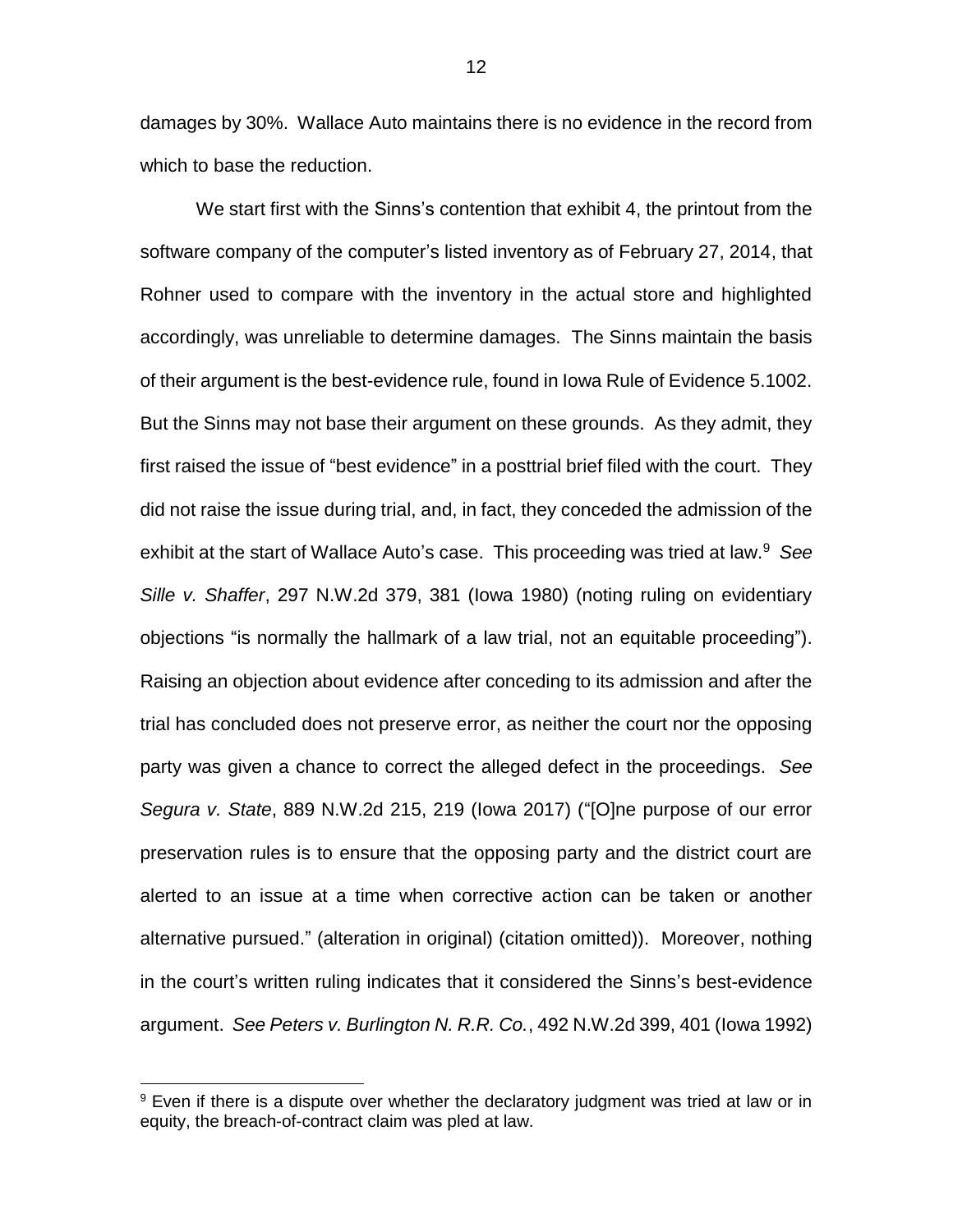("Ordinarily, issues must be raised and decided by the trial court before they may be raised and decided on appeal."). This contention has not been preserved for our review, and we do not consider it further. *See Mitchell v. Cedar Rapids Cmty. Sch. Dist.*, 832 N.W.2d 689, 695 (Iowa 2013) ("It is well-settled that a party fails to preserve error on new arguments or theories raised for the first time in a posttrial motion. . . . Although our error preservation rules are not designed to be hypertechnical, we require that the nature of any alleged error be timely brought to the attention of the district court." (citations omitted)).

Next, we consider the Sinns's argument there was not sufficient evidence in the record to support the court's award of damages and Wallace Auto's competing counter-argument there was no evidence in the record to support the court's reduction of their damages by 30%.

Case law distinguishes between proof of the fact that damages have been sustained and proof of the amount of those damages. *See Olson v. Nieman's, Ltd.*, 579 N.W.2d 299, 309 (Iowa 1998). Damages should not be awarded "where the evidence is speculative and uncertain *whether* damages have been sustained." *Id.* (emphasis added)."But '[if] the uncertainty lies only in the *amount of damages*, recovery may be had if there is proof of a reasonable basis from which the amount can be inferred or approximated." *Id.* (alteration in original) (emphasis added). Here, the Sinns do not appear to contest that some damages were suffered; rather, they maintain there is no reasonable basis to determine the amount of damages suffered. We disagree.

Wallace Auto moved to admit, without an objection from the Sinns, a 671 page document purporting to be a list comprised of everything the computer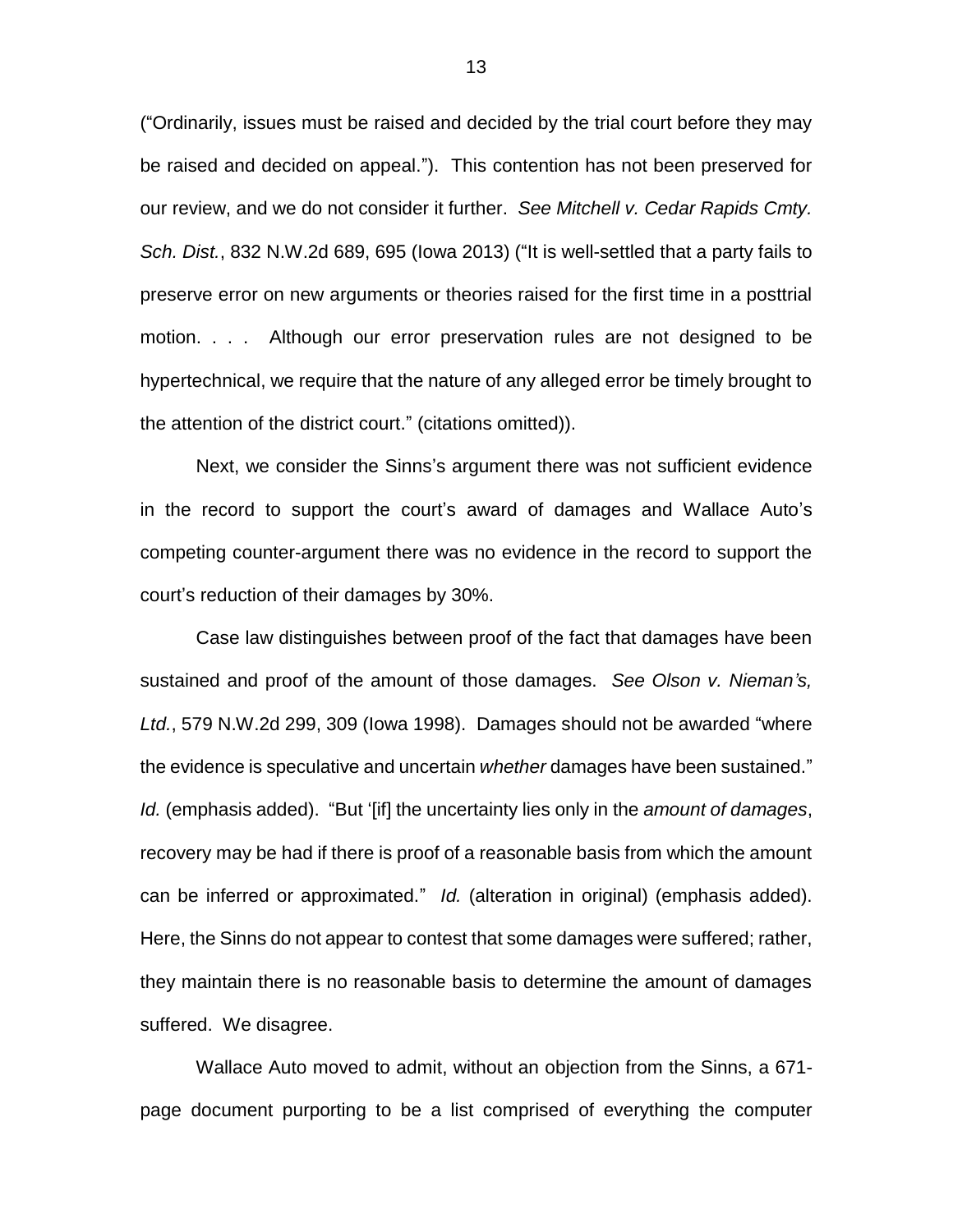inventory system showed for the Greenfield True Value on February 27. One of Wallace Auto's employees, store manager Douglas Buckner, testified he called the True Value and the inventory software company and asked if it was possible to get the listed inventory for a certain date. He requested the list and exhibit 4—without highlights—was the information Buckner received. Buckner then printed the document on December 12 from the office computer. Rohner testified he was told by David Wallace to "go through anything that you notice that was—you know, that obviously something that was here that we didn't have as far as automotive and lawn and garden and appliances." He testified he did as asked and, to his knowledge, he did not "over highlight items."

With his testimony, Kent Sinn attempted to raise questions about the reliability of the exhibit, testifying about the amount of time that had passed between the date the inventory was printed and when Rohner's search took place. He also questioned how well Rohner could complete the search for the listed inventory over only two or three days, while also helping customers and completing other tasks. Otherwise, Kent's only testimony directly at odds with the testimony of the witnesses for Wallace Auto was that at the time he learned he had already removed too much inventory from the store and told his employees to stop removing inventory, "[t]here was just multiple parts in every direction in the parts room that we hadn't had time to transfer. . . . Parts were still in the parts room." The district court assumed those automotive parts were no longer in the Greenfield True Value when Rohner searched for them in December 2014 because they had been sold to customers in the meantime. But according to the print-out from the Sinns's inventory program as of the morning of February 7—the day the sale of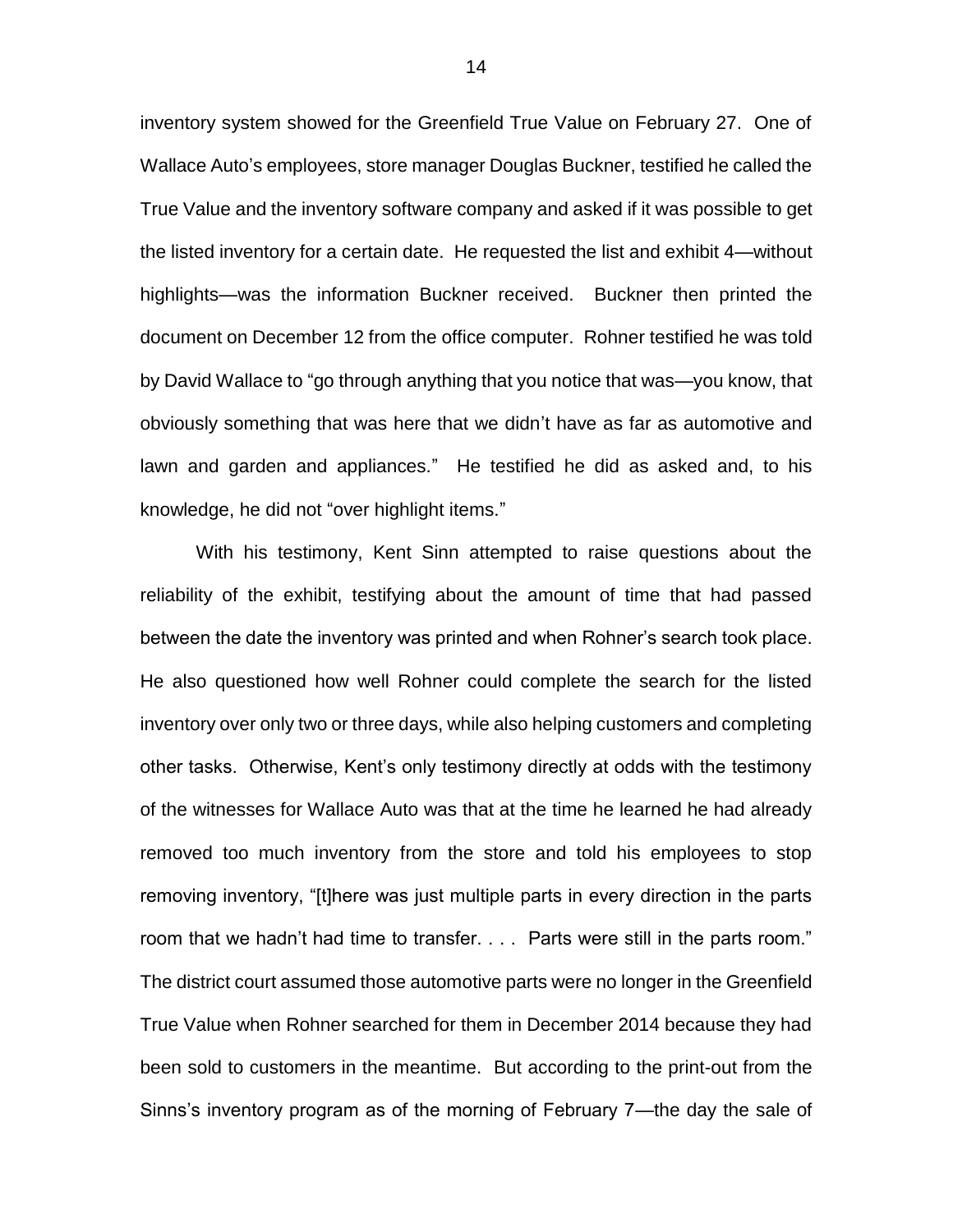the store and inventory was finalized—there was only \$3404 cost value in automotive parts in the store. Thus, even if the Sinns failed to remove any of the automotive parts (pursuant to their contract) and Wallace Auto sold the items, Wallace Auto's damages would be reduced by \$3404.

To support its 30% reduction in Wallace Auto's claimed damages, the court implied there may have been a problem when the inventory data was imported from one system to another, noted there could have been some mistakes made by Rohner, and considered that the amount of time between the inventory list date and the date of the search meant some items could have been sold. While logical, none of these considerations was based on quantitative evidence actually presented at trial "sufficient to remove the issue of [the reduction of] damages from the realm of speculation." *Bushman v. Cuckler Bldg. Sys., a Div. of Lear Siegler, Inc.*, 421 N.W.2d 145, 148 (Iowa Ct. App. 1988), *rejected on other grounds by Chiafos v. Mun Fire & Police Ret. Sys. of Iowa*, 591 N.W.2d 199, 203 (Iowa 1999).

We reverse the district court's reduction in damages and remand for entry of an order awarding Wallace Auto \$93,159.87 in damages for the Sinns's breach of contract.<sup>10</sup>

#### **2. Breach of Non-Compete Provision.**

 $\overline{a}$ 

Next, Wallace Auto challenges the district court's ruling the Sinns did not breach the non-compete provision in the purchase agreement. Wallace Auto maintains the court erred in its determination that the Sinns's delivery of lawn mowers purchased in its Creston store to the homes of customers within a ten-

<sup>&</sup>lt;sup>10</sup> In doing so, we reject the Sinns's claim that Wallace Auto was entitled to only nominal damages for the Sinns's breach.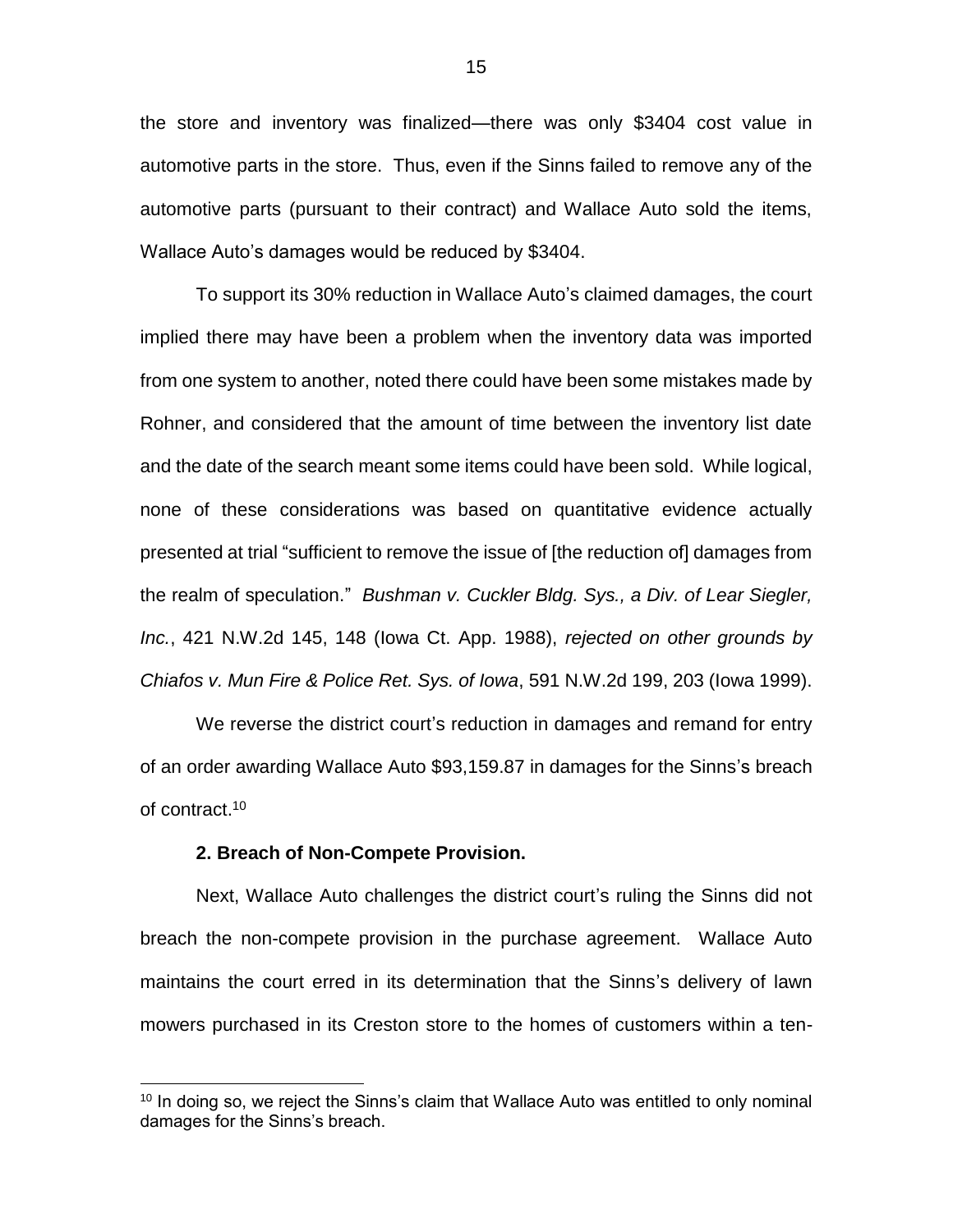mile radius of the Greenfield store did not violate the provision. As a remedy, Wallace Auto requests a monetary award of damages in the amount of \$7929.27 and asks that the period of the non-compete provision be extended "so that Wallace Auto is able to receive the full three-year benefit."

In response, the Sinns ask us to affirm the district court's ruling on the non-

compete provision. In the alternative, they maintain that even if we find a breach,

Wallace Auto failed to timely raise the issue of damages for a violation of the non-

compete provision.

 $\overline{a}$ 

The provision at issue states:

For the consideration set forth above, to be paid at closing, Seller and Kent Sinn and Juliann Sinn in their individual capacities, shall not directly or indirectly engage in, and shall have no interest in any business, firm, person, partnership, or corporation, whether as an employee, officer, director, agent, security holder, creditor, consultant or otherwise, that engages in the sale of any types of items sold True Value stores within a ten (10) mile radius of Greenfield, Iowa at any time within three (3) years immediately following the closing date.[11]

Here, we are asked to interpret and construe the contractual terms chosen by the parties.<sup>12</sup> "Interpretation involves ascertaining the meaning of contractual words; construction refers to deciding their legal effect." *Dental Prosthetic Servs. Inc. v. Hurst*, 463 N.W.2d 36, 39 (Iowa 1990). Insofar as extrinsic evidence was presented at trial, we are allowed to consider it to "as an aid to interpretation when

<sup>&</sup>lt;sup>11</sup> The parties disagree whether the final clause is missing a word, with Wallace Auto arguing the phrase is meant to be, "that engages in the sale of any types of items sold *in*  True Value stores," and the Sinns arguing there is no error in the phrase as it is written in the contract. (Emphasis added.) For what it is worth, the district court agreed with Wallace Auto, stating it was "obvious to the court that there is a word omitted from the contract."  $12$  While Wallace Auto urges us to view the non-compete provision "with more indulgence" because the agreement was between business owners who were also represented by counsel, *see Sutton*, 808 N.W.2d at 749–52, we note that we are not being asked to determine the enforceability of the parties agreement.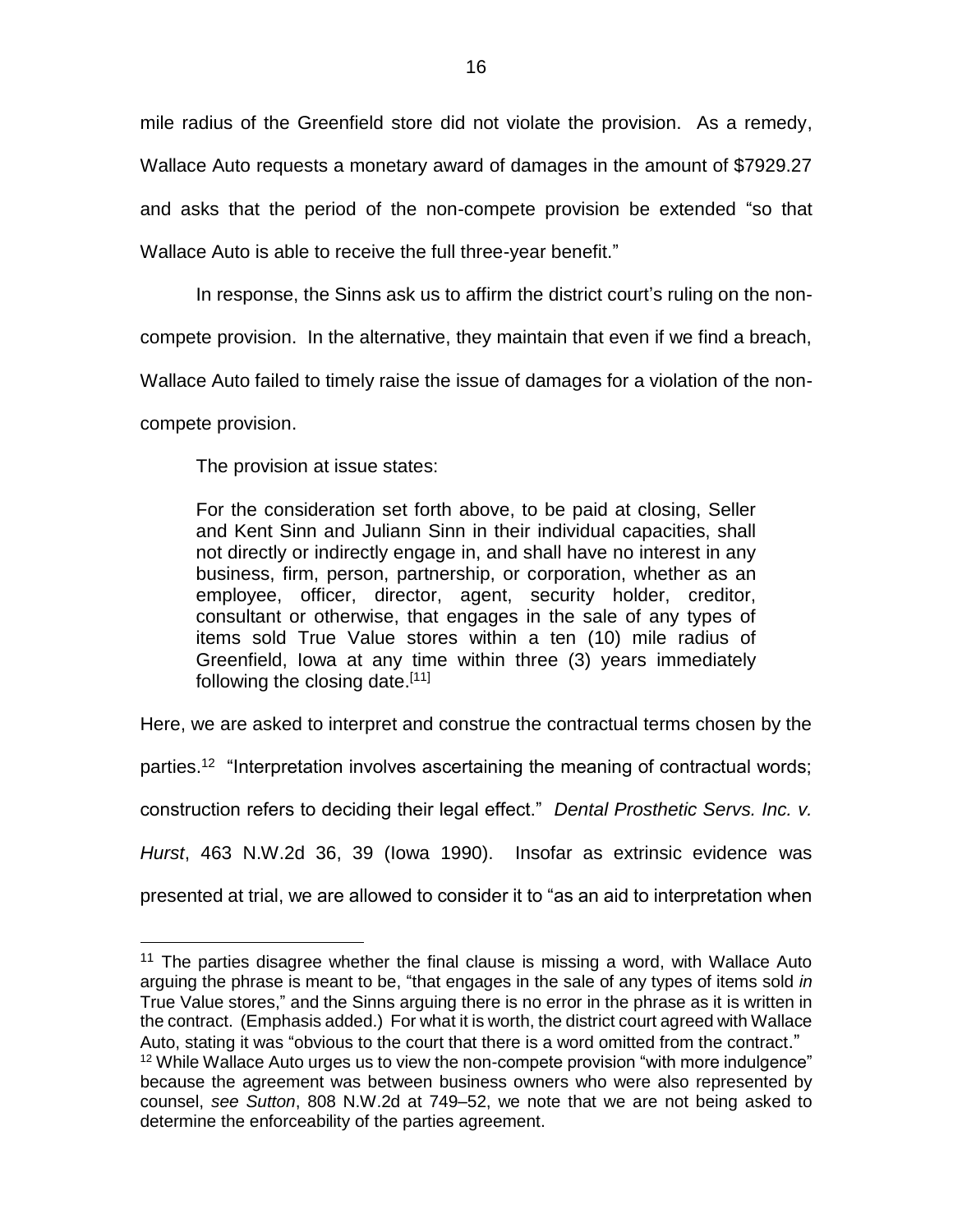it throws light on the situation of the parties, antecedent negotiations, the attendant circumstances and the objects they were striving to attain." *Id.* 

At trial, Kent Sinn agreed that the non-compete provision meant he could not "build a store within 10 miles of" the Greenfield True Value or "sell True Value items within 10 miles of" the Greenfield store. Insofar as Kent sells lawnmowers in his Creston store—more than twenty miles from the Greenfield store—all parties agree he is not in breach of the agreement. The question becomes whether his delivery of lawn mowers within the ten-mile radius somehow causes the sale to be improper. The non-compete provision is silent as to the Sinns's authority to deliver products, and we will not read additional terms into the contract. As noted, both parties were represented by counsel in their negotiation of the agreement.

Because we find no error in the district court's determination the Sinns did not breach the non-compete provision when they delivered lawn mowers to their customers' homes, we need not consider whether Wallace Auto properly pled its request for damages.

#### **3. Appellate Attorney Fees.**

Each party asks that we award them appellate attorney fees. Generally, attorney fees are not allowed unless authorized by statute or contract. *W.P. Barber Lumber Co. v. Celania*, 674 N.W.2d 62, 66 (Iowa 2003). Iowa Code section 625.22 provides, "When judgment is recovered upon a written contract containing an agreement to pay an attorney fee, the court *shall* allow and a tax as part of the costs a reasonable attorney fee to be determined by the court." (Emphasis added.) We have previously applied this section to an award of appellate attorney fees. *See e.g.*, *Fed. Land Bank of Omaha v. Woods*, 480 N.W.2d 61, 70 (Iowa 1992)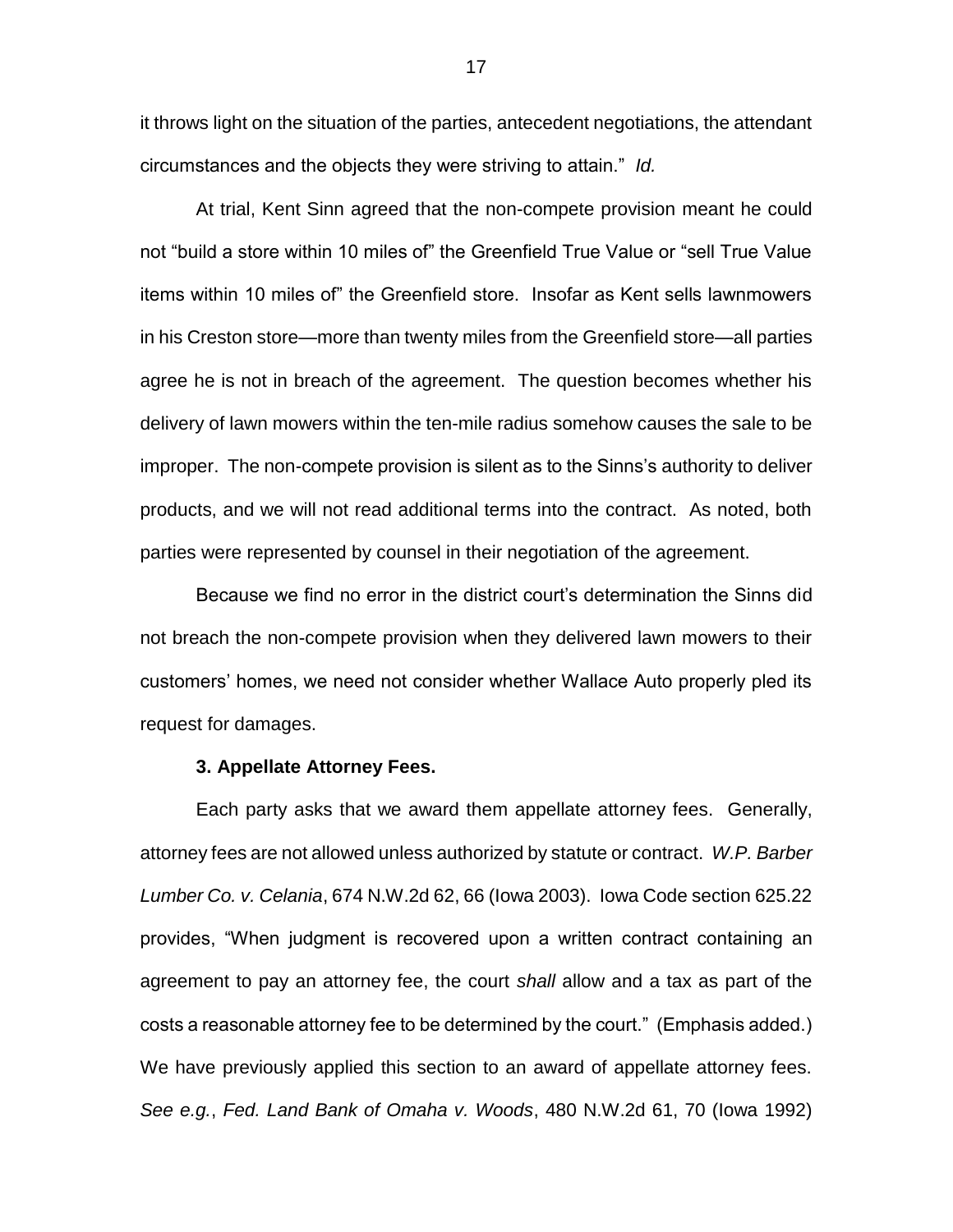(concluding the prevailing party was "entitled to appellate attorney fees because

the attorney fee language in the note does not prohibit such fees"); *Snyder v.* 

*Baker*, No. 15-0440, 2016 WL 6902322, at \*3 (Iowa Ct. App. Nov. 23, 2016) (same).

Here, the purchase agreement provides:

. . . .

. . . .

### 7.1 INDEMNIFICATION BY SELLER: . . . .

b. Any and all liabilities, loss, damages, deficiencies, judgments, claims or expenses, including reasonable attorneys' fees, relating to, arising out of, or resulting from, any inaccuracy in any representation or warranty, or non-fulfillment of any covenant, agreement or other obligation of Seller under this agreement or any agreement or instrument delivered pursuant to this agreement.

7.2 INDEMNIFICATION BY BUYER: Buyer shall defend, indemnify and hold Seller harmless from and against any and all liabilities, losses, damages, claims and expenses, including reasonable attorneys' fees, arising in connection with or resulting from any breach of warranty, misrepresentation or non-fulfillment of any agreement on the part of Buyer under this Agreement.

Based on the contractual language, Wallace Auto may recover reasonable

attorney fees as related to their appeal of the breach-of-contract for the missing inventory, as they were both successful and the purchase agreement contemplates their receipt of "reasonable attorneys' fees . . . arising out of or resulting from . . . non-fulfillment of any convenant . . . of Seller."

We cannot say the same for the Sinns. Although the Sinns have been successful in their defense of the district court's ruling as to the non-compete provision, the attorney fees incurred did not "arise in connection with or resulting from any breach of warranty, misrepresentation or non-fullment of any agreement" by Wallace Auto.